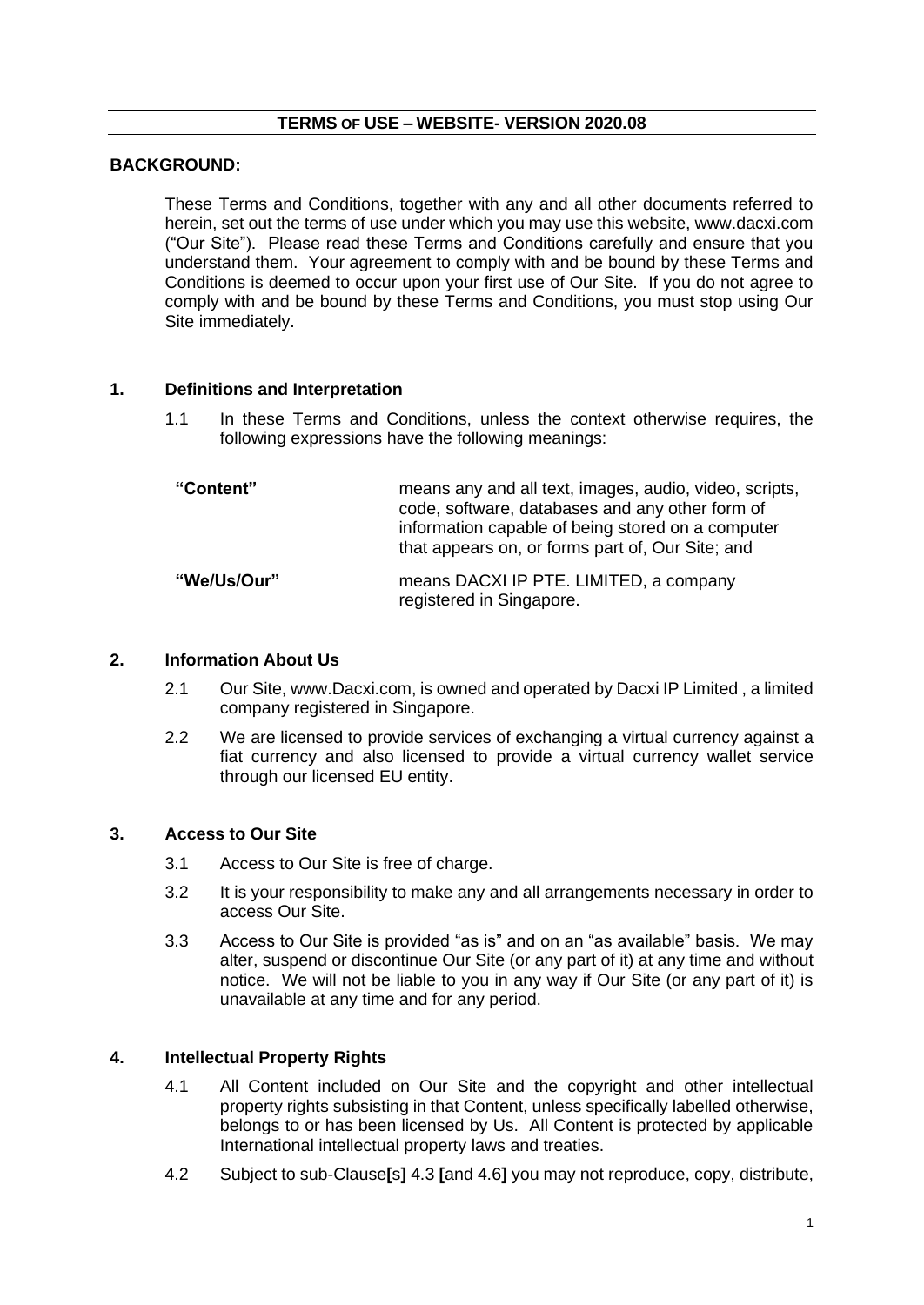sell, rent, sub-licence, store, or in any other manner re-use Content from Our Site unless given express written permission to do so by Us.

- 4.3 You may:
	- 4.3.1 Access, view and use Our Site in a web browser (including any web browsing capability built into other types of software or app);
	- 4.3.2 Download Our Site (or any part of it) for caching;
	- 4.3.3 Print **[**one copy of any**]** page**[**s**]** from Our Site;
	- 4.3.4 Download extracts from pages on Our Site; and
	- 4.3.5 Save pages from Our Site for later and/or offline viewing.
- 4.4 Our status as the owner and author of the Content on Our Site (or that of identified licensors, as appropriate) must always be acknowledged.
- 4.5 You may not use any Content saved or downloaded from Our Site for commercial purposes without first obtaining a licence from Us (or our licensors, as appropriate) to do so. This does not prohibit the normal access, viewing and use of Our Site for general information purposes whether by business users or consumers.
- 4.6 Nothing in these Terms and Conditions limits or excludes the provisions of Chapter III of the Copyrights, Designs and Patents Act 1988 'Acts Permitted in Relation to Copyright Works', covering in particular the making of temporary copies; research and private study; the making of copies for text and data analysis for non-commercial research; criticism, review, quotation and news reporting; caricature, parody or pastiche; and the incidental inclusion of copyright material.

### **5. Links to Our Site**

- 5.1 You may link to Our Site provided that:
	- 5.1.1 You do so in a fair and legal manner;
	- 5.1.2 You do not do so in a manner that suggests any form of association, endorsement or approval on Our part where none exists;
	- 5.1.3 You do not use any logos or trade marks displayed on Our Site without Our express written permission; and
	- 5.1.4 You do not do so in a way that is calculated to damage Our reputation or to take unfair advantage of it.
- 5.2 You may not link to any page other than the homepage of Our Site, [www.dacxi.com.](http://www.dacxi.com/) Deep-linking to other pages requires Our express written permission.
- 5.3 Framing or embedding of Our Site on other websites is not permitted without Our express written permission. Please contact Us at hello@dacxi.com for further information.
- 5.4 You may not link to Our Site from any other site the main content of which contains material that:
	- 5.4.1 is sexually explicit;
	- 5.4.2 is obscene, deliberately offensive, hateful or otherwise inflammatory;
	- 5.4.3 promotes violence;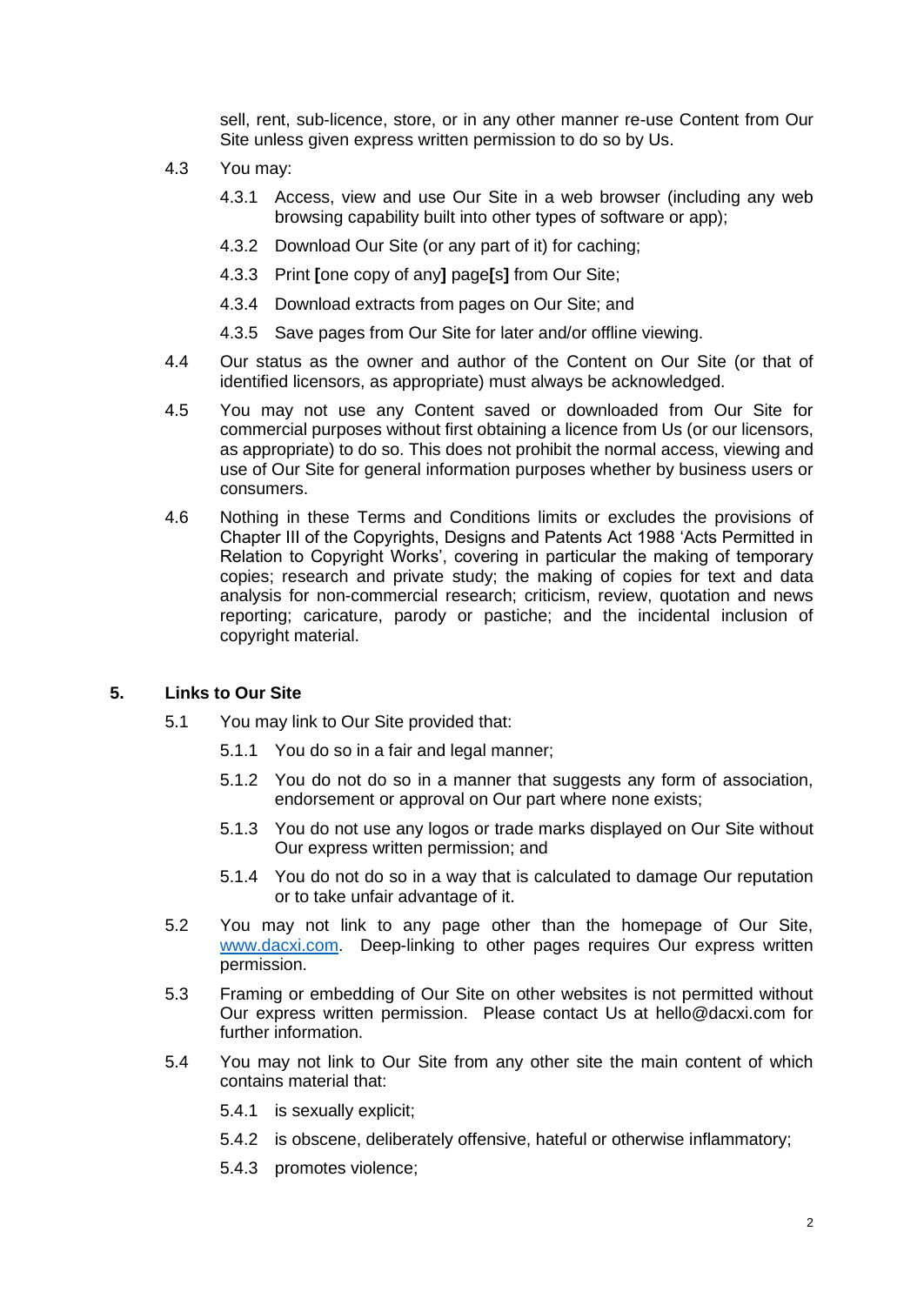- 5.4.4 promotes or assists in any form of unlawful activity;
- 5.4.5 discriminates against, or is in any way defamatory of, any person, group or class of persons, race, sex, religion, nationality, disability, sexual orientation, or age;
- 5.4.6 is intended or is otherwise likely to threaten, harass, annoy, alarm, inconvenience, upset, or embarrass another person;
- 5.4.7 is calculated or is otherwise likely to deceive another person;
- 5.4.8 is intended or otherwise likely to infringe (or threaten to infringe) another person's right to privacy;
- 5.4.9 misleadingly impersonates any person or otherwise misrepresents the identity or affiliation of a particular person in a way that is calculated to deceive (obvious parodies are not included in this definition provided that they do not fall within any of the other provisions of this sub-Clause 5.4);
- 5.4.10 implies any form of affiliation with Us where none exists;
- 5.4.11 infringes, or assists in the infringement of, the intellectual property rights (including, but not limited to, copyright, trade marks and database rights) of any other party; or
- 5.4.12 is made in breach of any legal duty owed to a third party including, but not limited to, contractual duties and duties of confidence.
- 5.5 The content restrictions in sub-Clause 5.4 do not apply to content submitted to sites by other users provided that the primary purpose of the site accords with the provisions of sub-Clause 5.4. You are not, for example, prohibited from posting links on general-purpose social networking sites merely because another user may post such content. You are, however, prohibited from posting links on websites which focus on or encourage the submission of such content from users.

## **6. Links to Other Sites**

Links to other sites may be included on Our Site. Unless expressly stated, these sites are not under Our control. We neither assume nor accept responsibility or liability for the content of third party sites. The inclusion of a link to another site on Our Site is for information only and does not imply any endorsement of the sites themselves or of those in control of them.

## **7. Disclaimers**

- 7.2 Nothing on Our Site constitutes advice on which you should rely. It is provided for general information purposes only. Professional or specialist advice should always be sought before taking any action relating to buying cryptocurrencies.
- 7.3 Insofar as is permitted by law, We make no representation, warranty, or guarantee that Our Site will meet your requirements, that it will not infringe the rights of third parties, that it will be compatible with all software and hardware, or that it will be secure.
- 7.4 We make reasonable efforts to ensure that the Content on Our Site is complete, accurate, and up-to-date. We do not, however, make any representations, warranties or guarantees (whether express or implied) that the Content is complete, accurate, or up-to-date.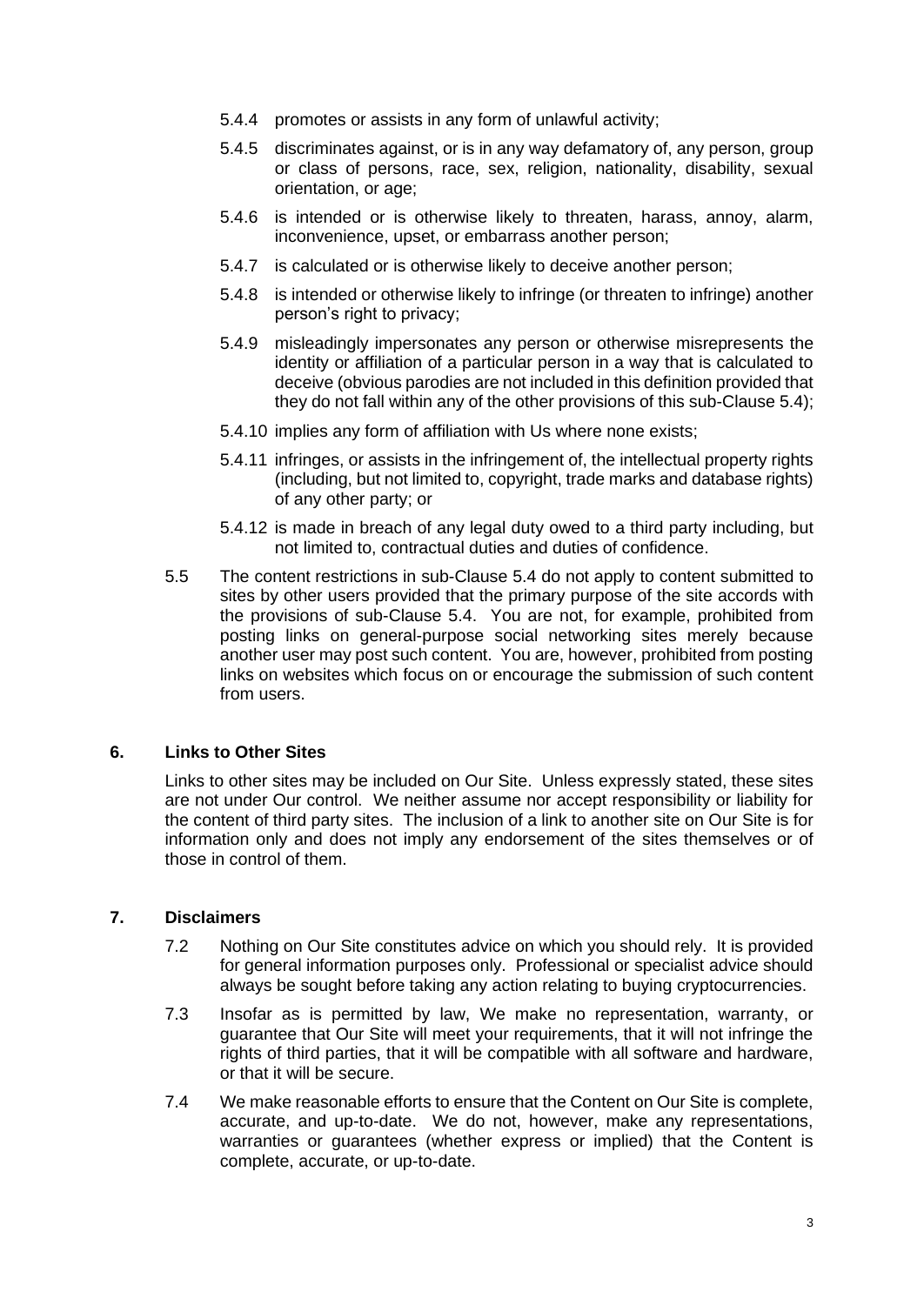## **8. Our Liability**

- 8.2 To the fullest extent permissible by law, We accept no liability to any user for any loss or damage, whether foreseeable or otherwise, in contract, tort (including negligence), for breach of statutory duty, or otherwise, arising out of or in connection with the use of (or inability to use) Our Site or the use of or reliance upon any Content included on Our Site.
- 8.3 To the fullest extent permissible by law, We exclude all representations, warranties, and guarantees (whether express or implied) that may apply to Our Site or any Content included on Our Site.
- 8.4 If you are a business user, We accept no liability for loss of profits, sales, business or revenue; loss of business opportunity, goodwill or reputation; loss of anticipated savings; business interruption; or for any indirect or consequential loss or damage.
- 8.5 We exercise all reasonable skill and care to ensure that Our Site is free from viruses and other malware. We accept no liability for any loss or damage resulting from a virus or other malware, a distributed denial of service attack, or other harmful material or event that may adversely affect your hardware, software, data or other material that occurs as a result of your use of Our Site (including the downloading of any Content from it) or any other site referred to on Our Site.
- 8.6 We neither assume nor accept responsibility or liability arising out of any disruption or non-availability of Our Site resulting from external causes including, but not limited to, ISP equipment failure, host equipment failure, communications network failure, natural events, acts of war, or legal restrictions and censorship.
- 8.7 Nothing in these Terms and Conditions excludes or restricts Our liability for fraud or fraudulent misrepresentation, for death or personal injury resulting from negligence, or for any other forms of liability which cannot be excluded or restricted by law. For full details of consumers' legal rights, including those relating to digital content, please contact your local Citizens' Advice Bureau or Trading Standards Office.

## **9. Viruses, Malware and Security**

- 9.2 We exercise all reasonable skill and care to ensure that Our Site is secure and free from viruses and other malware.
- 9.3 You are responsible for protecting your hardware, software, data and other material from viruses, malware, and other internet security risks.
- 9.4 You must not deliberately introduce viruses or other malware, or any other material which is malicious or technologically harmful either to or via Our Site.
- 9.5 You must not attempt to gain unauthorised access to any part of Our Site, the server on which Our Site is stored, or any other server, computer, or database connected to Our Site.
- 9.6 You must not attack Our Site by means of a denial of service attack, a distributed denial of service attack, or by any other means.
- 9.7 By breaching the provisions of sub-Clauses 9.3 to 9.5 you may be committing a criminal offence under the Computer Misuse Act 1990. Any and all such breaches will be reported to the relevant law enforcement authorities and We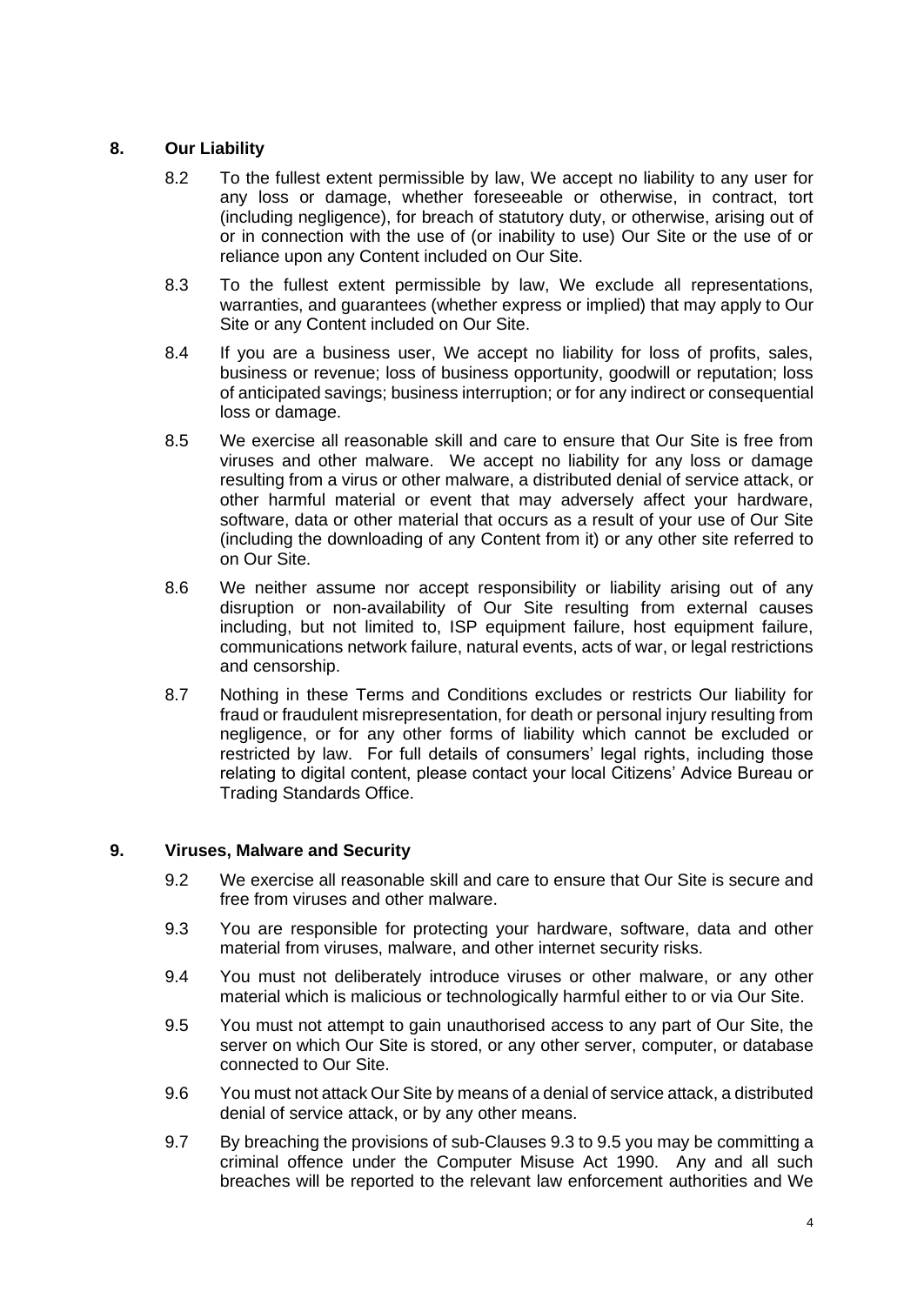will cooperate fully with those authorities by disclosing your identity to them. Your right to use Our Site will cease immediately in the event of such a breach.

## **10. Acceptable Usage Policy**

- 10.2 You may only use Our Site in a manner that is lawful. Specifically:
	- 10.2.1 you must ensure that you comply fully with any and all local, national or international laws and/or regulations;
	- 10.2.2 you must not use Our Site in any way, or for any purpose, that is unlawful or fraudulent;
	- 10.2.3 you must not use Our Site to knowingly send, upload, or in any other way transmit data that contains any form of virus or other malware, or any other code designed to adversely affect computer hardware, software, or data of any kind; and
	- 10.2.4 you must not use Our Site in any way, or for any purpose, that is intended to harm any person or persons in any way.
- 10.3 We reserve the right to suspend or terminate your access to Our Site if you materially breach the provisions of this Clause 10 or any of the other provisions of these Terms and Conditions. Specifically, We may take one or more of the following actions:
	- 10.3.1 suspend, whether temporarily or permanently, your right to access Our Site;
	- 10.3.2 issue you with a written warning;
	- 10.3.3 take legal proceedings against you for reimbursement of any and all relevant costs on an indemnity basis resulting from your breach;
	- 10.3.4 take further legal action against you as appropriate;
	- 10.3.5 disclose such information to law enforcement authorities as required or as We deem reasonably necessary; and/or
	- 10.3.6 any other actions which We deem reasonably appropriate (and lawful).
- 10.4 We hereby exclude any and all liability arising out of any actions (including, but not limited to those set out above) that We may take in response to breaches of these Terms and Conditions.

## **11. Privacy Policy**

Use of Our Site is also governed by our Privacy Policy, available on our website. These policies are incorporated into these Terms and Conditions by this reference.

## **12. Changes to these Terms and Conditions**

- 12.2 We may alter these Terms and Conditions at any time. Any such changes will become binding on you upon your first use of Our Site after the changes have been implemented. You are therefore advised to check this page from time to time.
- 12.3 In the event of any conflict between the current version of these Terms and Conditions and any previous version(s), the provisions current and in effect shall prevail unless it is expressly stated otherwise.